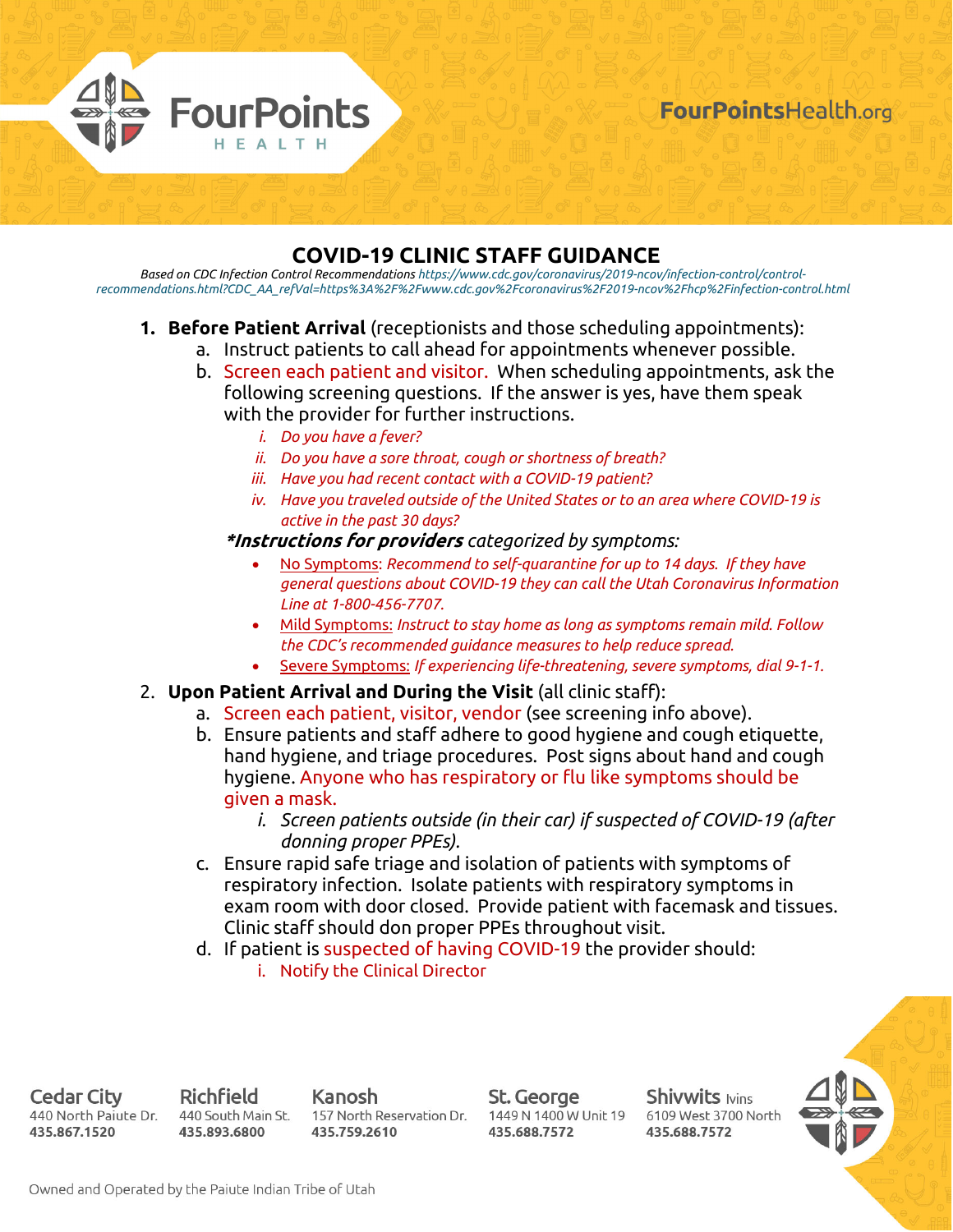ii. Notify infection control personnel at local health department and follow instructions.

### 3. **After Patient Visit** (provider or nurse/MA):

- a. Provide instructions to patient on treatment and infection control.
- b. Dispose of all infected disposable materials.
- c. Clean and disinfect all surfaces and equipment used for patient care following CDC guidelines.

# **Guidance for All FourPoints Health Staff and Supervisors**

### **Actively encourage sick employees to stay home.**

Employees who have symptoms of acute respiratory illness (typically fever, cough and shortness of breath) should stay at home and away from work until they are free of fever and other symptoms for at least 24 hours using sick leave. Supervisors need to be flexible enough to make employees feel they can stay home without risking their jobs (making telework available when possible). Please document these occurrences the best you can. Supervisors should not retaliate against employees who take sick leave.

If employees appear to have acute respiratory illness symptoms when they arrive for work or become sick during the day, send them home immediately. If an employee is confirmed to have COVID-19, inform co-workers of their possible exposure, but maintain confidentiality as required by the ADA.

## **Practice good hygiene.**

Employees should regularly wash their hands with soap and water for at least 20 seconds or clean their hands with an alcohol-based hand sanitizer that contains at least 60% alcohol.

Avoid touching your eyes, mouth and nose without properly washing your hands.

Employees should cover their noses and mouths with a tissue when coughing or sneezing (or an elbow if no tissue is available). They should dispose of used tissues immediately.

### **Perform routine cleaning**.

Regularly, on a daily basis clean all frequently touched surfaces in the workplace, such as workstations, countertops and doorknobs. Use disposable wipes or other appropriate cleaning solution. Employees need to be proactive by cleaning their own work area as needed.



Cedar City 435.867.1520

Richfield 435.893.6800

Kanosh 440 North Paiute Dr. 440 South Main St. 157 North Reservation Dr. 1449 N 1400 W Unit 19 6109 West 3700 North 435.759.2610

St. George 435.688.7572

Owned and Operated by the Paiute Indian Tribe of Utah

**Shivwits Ivins** 435.688.7572